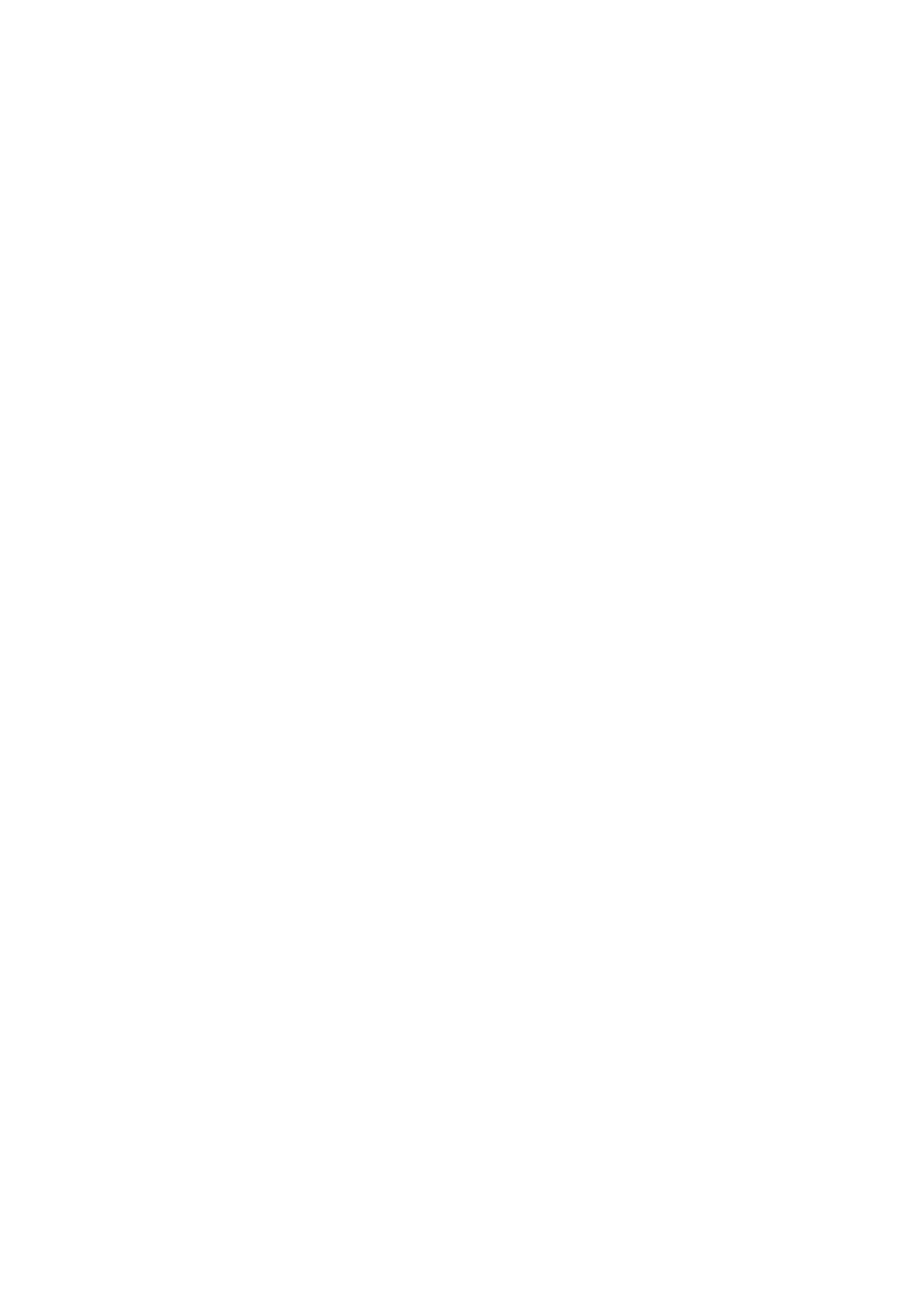## **Contents**

| <b>Introduction</b>                                                                                                | 2              |
|--------------------------------------------------------------------------------------------------------------------|----------------|
| <b>About the SIA</b>                                                                                               | 2              |
| Why have I been given this leaflet?                                                                                | 3              |
| What offence(s) could I have committed?                                                                            | 3              |
| Am I responsible for what goes on in my company/on my premises?                                                    | 5              |
| <b>Security Company</b>                                                                                            | 5              |
| <b>Customers and employees of security companies</b>                                                               | 5              |
| <b>Enforcement responses for offences under the PSIA 2001</b>                                                      | 5              |
| What mitigating factors will the SIA take into account when assessing<br>which enforcement response is appropriate | 6              |
| The SIA expects compliance with the law at all times                                                               | 6              |
| The weight given to any of these factors will be dependent on the<br>particular case                               | 6              |
| <b>Sanctions and disposal of offences</b>                                                                          | $\overline{7}$ |
| <b>Non-Statutory Disposals</b>                                                                                     | 7              |
| <b>Revoking your licence</b>                                                                                       | 8              |
| <b>Suspending your licence</b>                                                                                     | 8              |
| <b>ACS Sanctions</b>                                                                                               | 8              |
| <b>Prosecution</b>                                                                                                 | 9              |
| What factors will the SIA consider when taking a decision to prosecute                                             |                |

**[or refer the case to the Procurator Fiscal in Scotland](#page-11-0)** 10

**[Detention and arrest](#page-12-0)** 11



1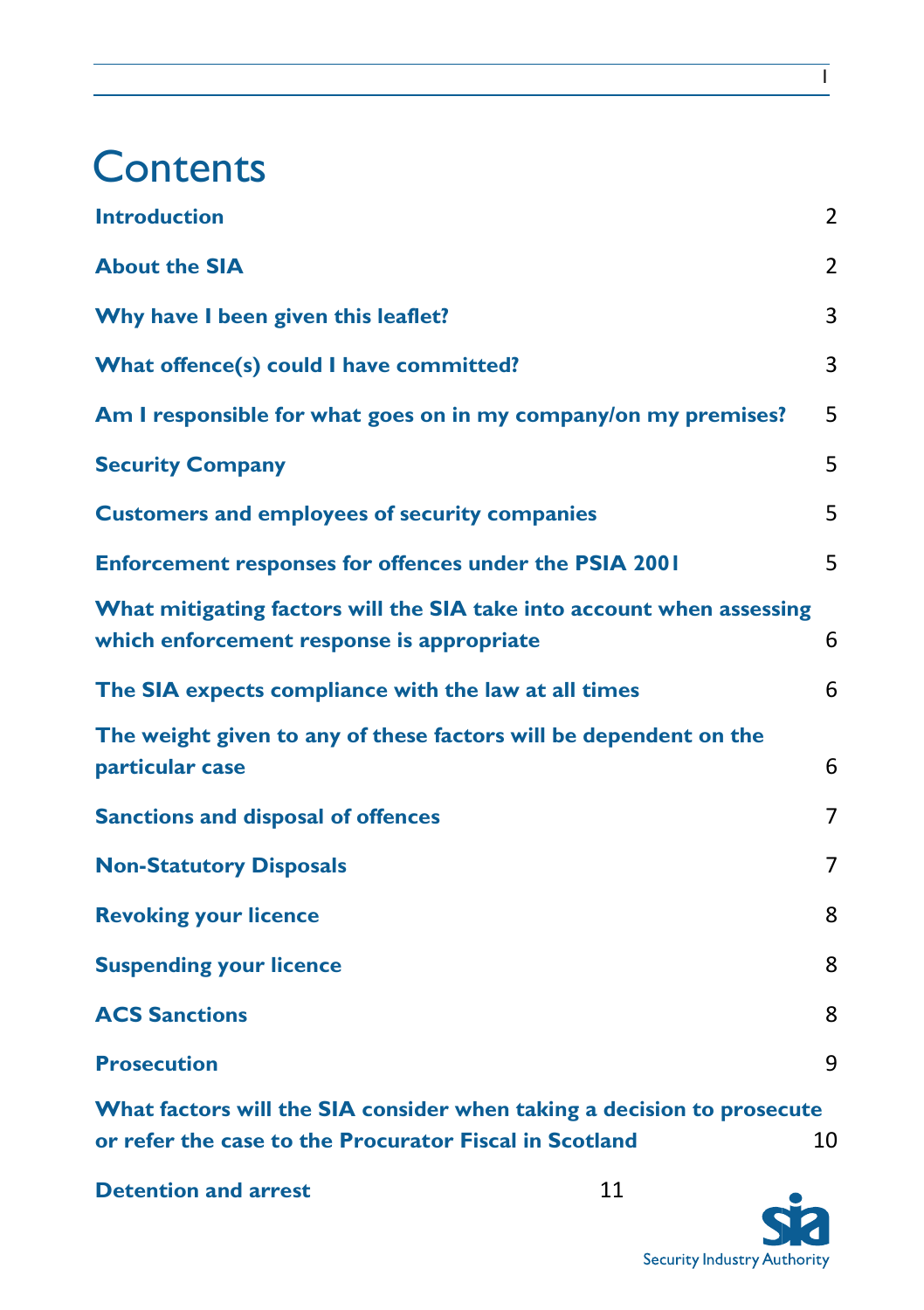| Enforcement – What to expect from the SIA            |    |  |
|------------------------------------------------------|----|--|
| <b>SIA</b> powers of entry and information gathering | 11 |  |
| What can I expect from other agencies?               | 13 |  |
| At the end of SIA enquiries                          | 14 |  |
| What are my rights?                                  | 14 |  |
| How do I appeal against an enforcement decision?     | 14 |  |
| <b>Prosecution</b>                                   | 15 |  |
| How do I complain?                                   | 16 |  |

## <span id="page-3-0"></span>Introduction

For regulation to be effective and trusted, it is vital that appropriate action is taken against those who no longer meet our criteria or who break the law. Therefore, anyone facing enforcement action should know what to expect from the Security Industry Authority (SIA). We are also required under the Private Security Industry Act (PSIA) 2001, to give guidance about how those authorised under the Act exercise power of entry. This leaflet sets out to meet both these requirements.

If we suspect an offence has been committed, prosecution is not our only option; we aim to encourage compliance with the law in the first instance and will do all we can to help people meet their obligations. However, in appropriate cases we have the will and capability to prosecute offenders, and to seek the confiscation of assets that have been obtained as a result of criminal activity.

We are committed to the principles set out in the Legislative and Regulatory Reform Act (2006) and to the Regulators' Code, a statutory code of practice for regulators. This means our activities are targeted only where action is needed and in a way that is transparent, accountable, proportional and consistent.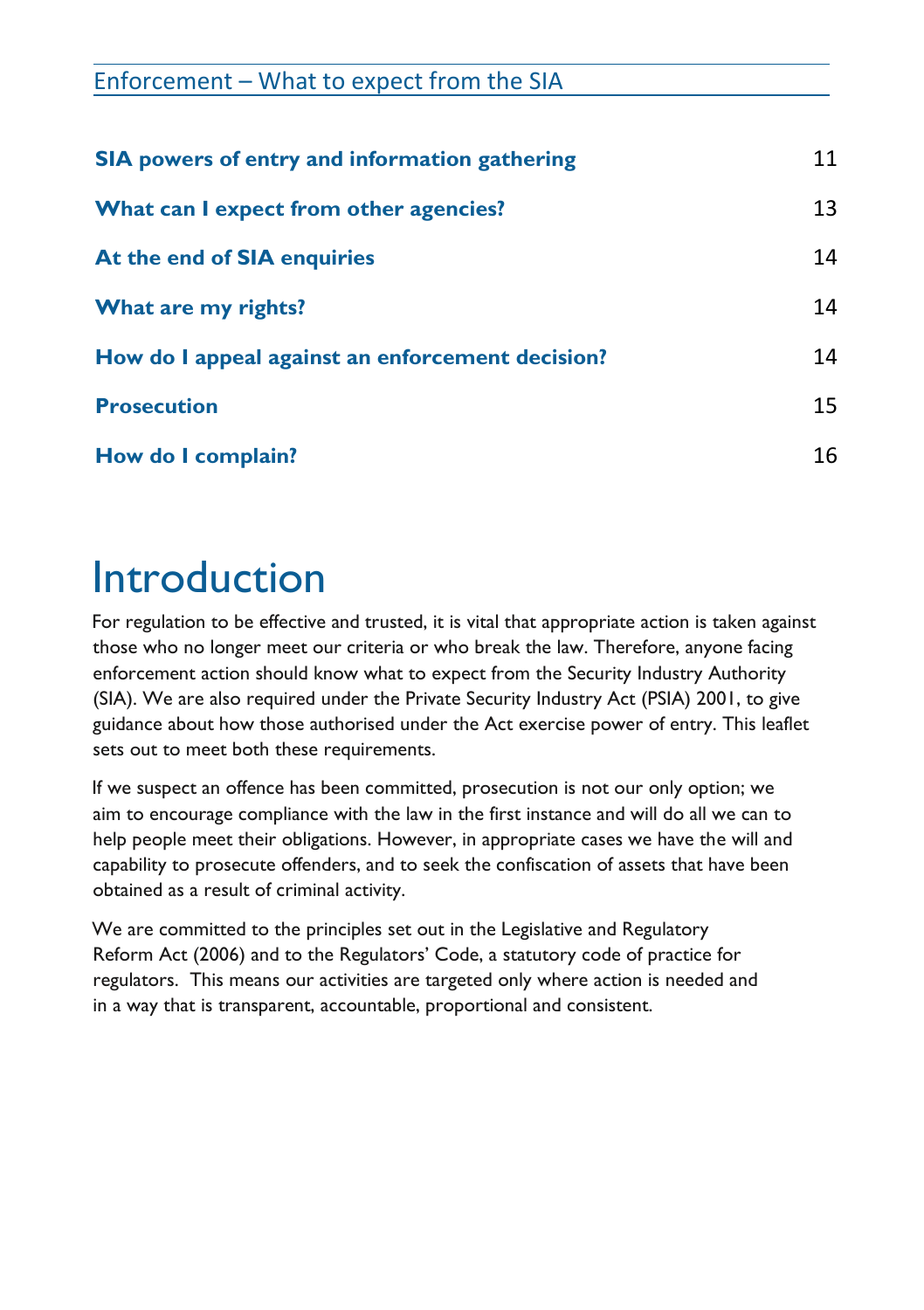# <span id="page-4-0"></span>About the SIA

The SIA is the organisation responsible for regulating the private security industry in the United Kingdom by the compulsory licensing of individuals undertaking designated activities. We also manage the voluntary Approved Contractor Scheme (ACS).

SIA regulation currently covers manned guarding (including security guarding, door supervision, close protection, cash and valuables in transit, and public space surveillance using CCTV), key holding and vehicle immobilising.<sup>1</sup>

# <span id="page-4-1"></span>Why have I been given this leaflet?

If you are subject to compliance enquiries or facing action by the SIA because you are suspected of committing an offence or a breach of ACS terms and conditions, then you should read this leaflet. It will explain what SIA Investigations and Compliance Officers (and those authorised with the power of entry and inspection under section 19 of the PSIA 2001), can and cannot do and the manner in which they should conduct themselves.<sup>2</sup>

This leaflet also explains your responsibilities and rights when encountering SIA action.

# <span id="page-4-2"></span>What offence(s) could I have committed?

If you are regulated by the SIA (as described in section 3 and Schedule 2 of the PSIA 2001) or you are an approved contactor, then you should be aware of the following offences created by the Act:

- Engaging in licensable conduct without a licence  $-$  section 3 (1)
- Contravening licence conditions  $-$  section 9 (4)
- Obstructing SIA officials or those with delegated authority section 19 (5) (a)
- Failing to provide information required by the  $SIA -$  section 19 (5) (b)

 $\overline{a}$ 

<sup>2</sup> SIA Investigations and Compliance Officers includes anyone deployed by the SIA to carry out investigations.



<sup>1</sup> Northern Ireland only.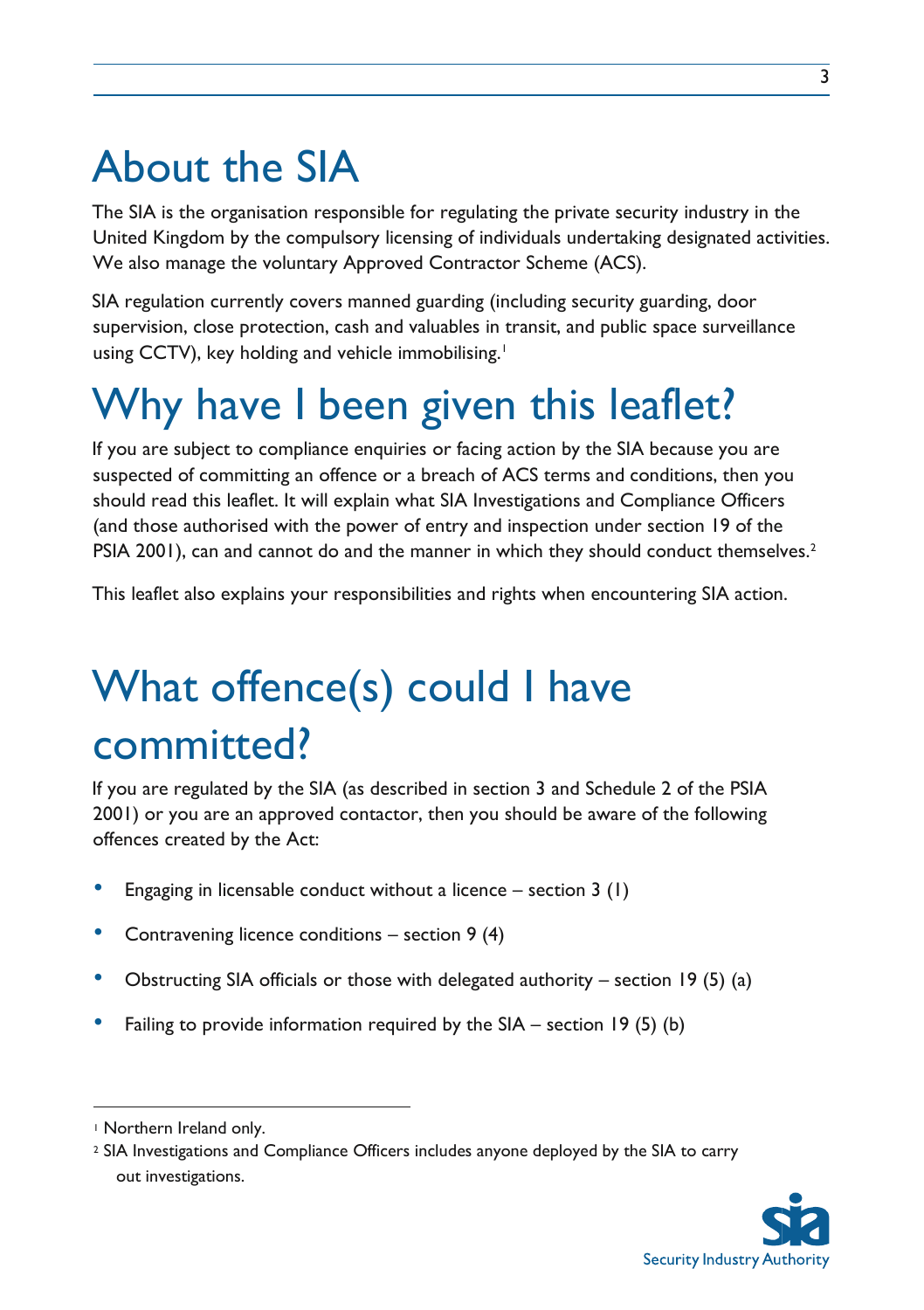- Using unlicensed security operatives  $-$  section 5 (1)
- Using unlicensed wheel clampers section 6 (1) (Northern Ireland only)
- Falsely claiming approved contractor status section 16 (2)

To see the full text of the Act or a summary go to: www.sia.homeoffice.gov.uk/the-act

Whether or not you are regulated by the SIA, you should be aware of the following offences:

- Making false statements to the  $SIA$  section 22 (1)
- In England, Wales and Northern Ireland you may be liable under sections 44-46 of the Serious Crime Act 2007 (SCA 2007), for the offence of encouraging or assisting an offence. The SCA 2007 has three offences:
	- offence (SCA 2007) section 44 intentionally encouraging or assisting an offence
	- offence (SCA 2007) section 45 encouraging or assisting an offence, believing it will be committed
	- offence (SCA 2007) section 46 encouraging or assisting offences, believing one or more will be committed.
- In England and Wales you may be liable under section 44(1) of the Magistrates' Court Act 1980, or section 8 Accessories and Abettors Act 1861 for an offence of aiding, abetting, counselling or procuring an offence.
- In Scotland, where an offence has allegedly been committed, it is open to the Procurator

Fiscal to advance a charge under the common law of 'art and part' liability. Section 293 (1) of the Criminal Procedure (Scotland) Act 1995, makes it clear that 'art and part' liability is applicable (in principle) in relation to statutory offences, such as those contained within the PSIA 2001.

As an alternative to art and part liability, section 293 (2) of the Criminal Procedure (Scotland) Act 1995, also creates the separate offence of aiding, abetting, counselling, procuring or inciting the commission of a statutory offence.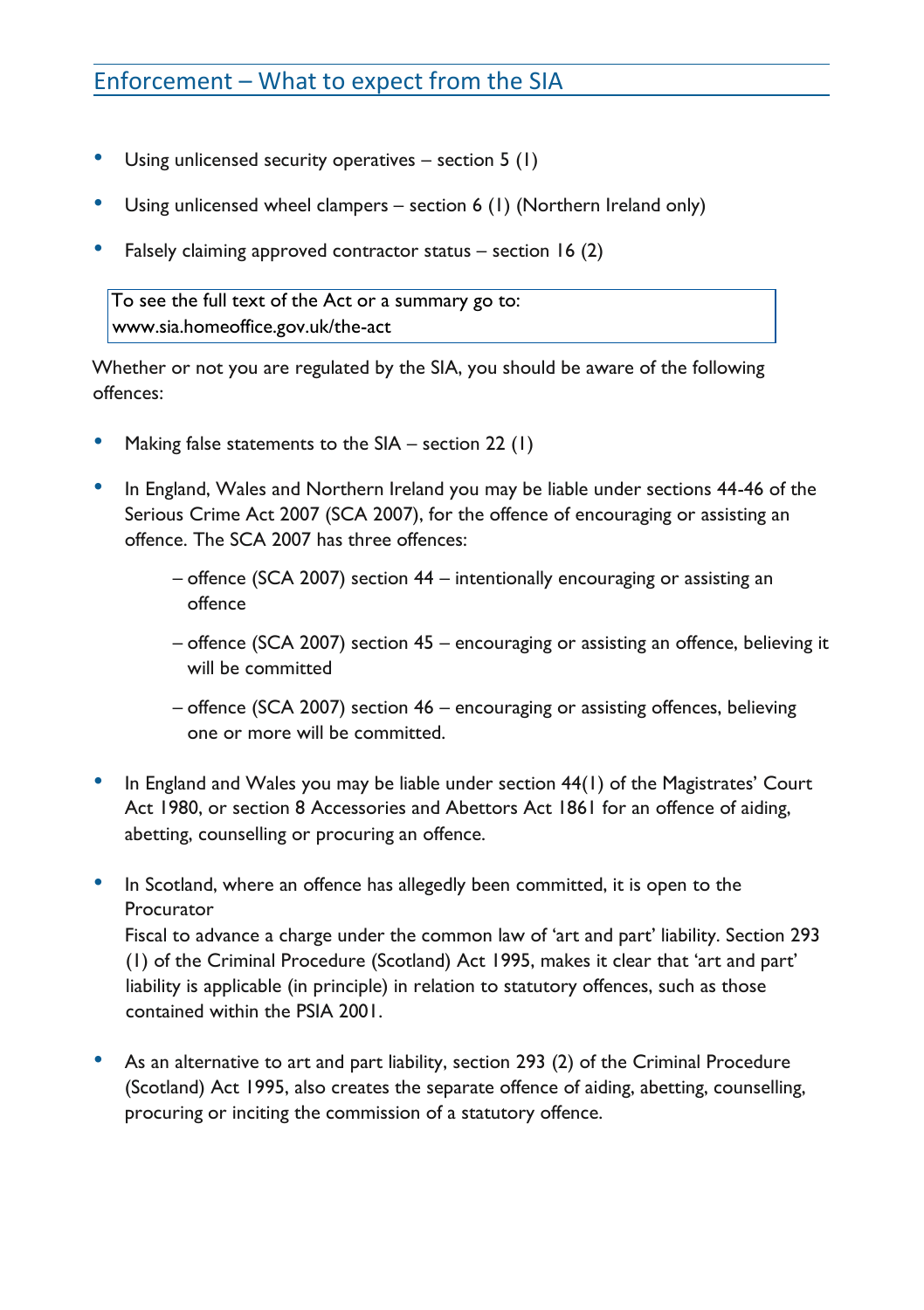• In Scotland, common law offences of incitement of, or conspiracy to undertake conduct which if carried through would amount to an offence, could be applicable in principle.

If convicted, or otherwise held accountable of any of the offences listed in this section, you will be liable to the same punishment as prescribed under the PSIA 2001 rather than any other provision. The SIA will consider wider criminal offending which impacts upon the regulatory regime.

# <span id="page-6-0"></span>Am I responsible for what goes on in my company/on my premises?

### <span id="page-6-1"></span>Security Company

Yes. Where an offence is committed under the PSIA 2001 by a company or a Scottish partnership, and is committed with the consent or connivance of, or is attributable to, any neglect on the part of a director, manager, company secretary (or any other similar role), or partner, then that person, as well as the company or Scottish partnership, is guilty of the offence and can be punished accordingly.

### <span id="page-6-2"></span>Customers and employees of security companies

Yes. Consumers represent an important link in the chain of criminality – without customers being willing to flout the rules and accept the supply of unlicensed security operatives, there would be no market for them in the first place. The SIA also recognises employees of security companies, who may not be at a level to make decisions for the company, can also be responsible for offences being committed by others. We may consider if such customers and employees are liable for alleged offences as described in this leaflet under the heading *What offence(s) could I have committed* on page 4.

# <span id="page-6-3"></span>Enforcement responses for offences under the PSIA 2001

The SIA is an intelligence-led organisation, conducting enquiries into alleged offences in line with the National Intelligence Model.

We have a range of options for non-compliance that fall short of criminal proceedings but can be effective in securing compliance quickly and avoiding costly formal proceedings. Our intelligence processes prioritise our activity on the level of risk

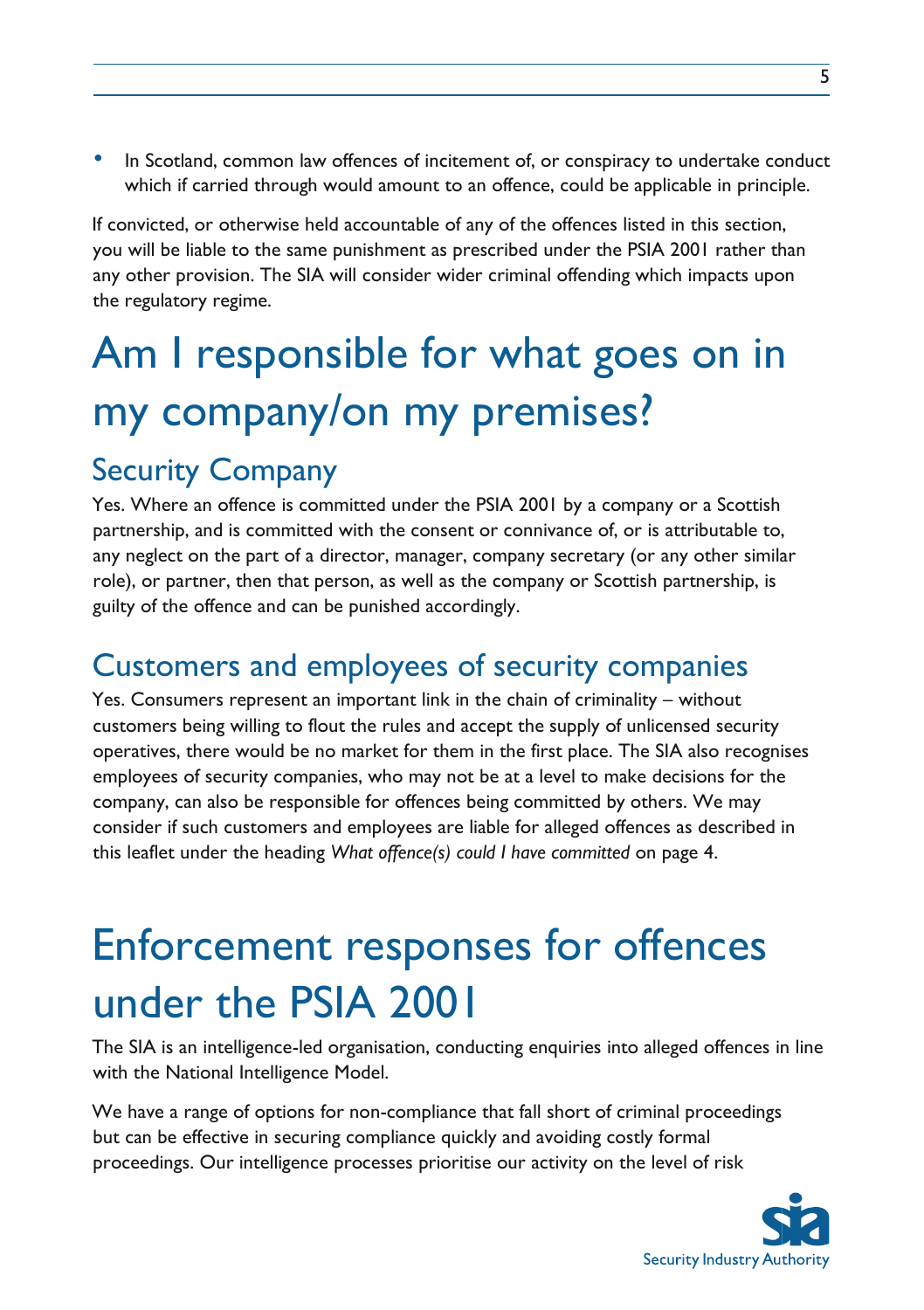presented, which determines how the suspected offending will be dealt with.

For lower risk allegations, we may contact you via email or telephone, whilst higher priority cases will normally involve a face to face meeting. The most severe cases of noncompliance will be dealt with via an SIA prosecution.

# <span id="page-7-0"></span>What mitigating factors will the SIA take into account when assessing which enforcement response is appropriate

### <span id="page-7-1"></span>The SIA expects compliance with the law at all times.

If we find an individual or a company that is non-compliant, before deciding what action to take the following factors will, where appropriate, be taken into account:

- The level of risk to public safety.
- The progress made towards compliance with the law e.g. licence application submitted, removal of the ACS mark.
- Whether an individual already holds a licence for other licensable sectors.
- The scale and duration of non-compliance and level of any commercial advantage gained.
- The current licensing processing times.
- The availability of training to achieve the qualification for licensing.
- Previous encounters with, or warnings given by the SIA or another agency.
- Where there are circumstances in which Parliament has indicated a firm intention to exempt, or exclude, from licensing.
- Links to wider criminality.
- The regulator's duty to have regard for business and economic growth.
- Any other factor that we think is relevant in the circumstances.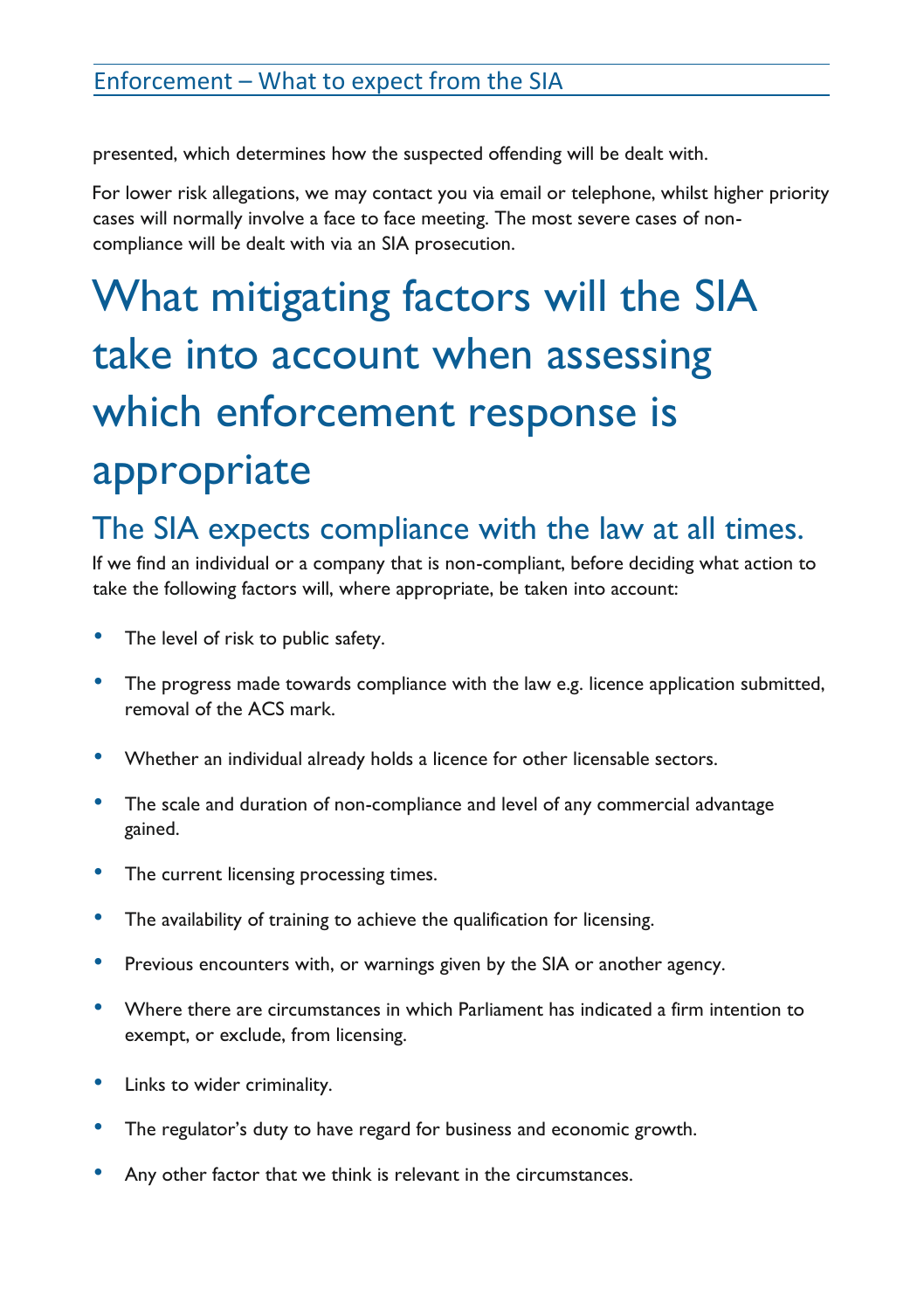## <span id="page-8-0"></span>The weight given to any of these factors will be dependent on the particular case.

Companies and individuals should be aware that:

- They remain liable to prosecution for any offence committed.
- Insurance cover of both the security suppliers and the security customer could be compromised if unlicensed operatives are being used.
- Non-compliance with the licensing requirements could jeopardise a future application for a licence or accreditation under the Approved Contractor Scheme.

## <span id="page-8-1"></span>Sanctions and disposal of offences

## <span id="page-8-2"></span>Non-Statutory Disposals

Whilst these enforcement options have no statutory basis, they are a result of the SIA's power to prosecute offences which is the ultimate sanction that can be applied. The following options can be used against individuals, companies, and sometimes both:

• **SIA advice** 

Short of a formal warning, the SIA can advise individuals or businesses of steps required to cease offending, and check to ensure this has been followed.

#### • **SIA verbal warnings**

These are recorded and may be taken into account in future enforcement decisions or as non-conviction information in a licence decision.

#### • **SIA written warnings**

These are issued where an offence under the PSIA 2001 has been detected. A written warning may be taken into account in future enforcement decisions or as nonconviction information in a licence decision.

#### • **Improvement notices**

These are non-statutory sanctions in breach of offences, under the PSIA 2001. It sets out the improvements required and is discharged when we are satisfied the improvements have been made.

While these responses do not result in criminal convictions, they can have an effect on you or your business. For example, if you have been given SIA

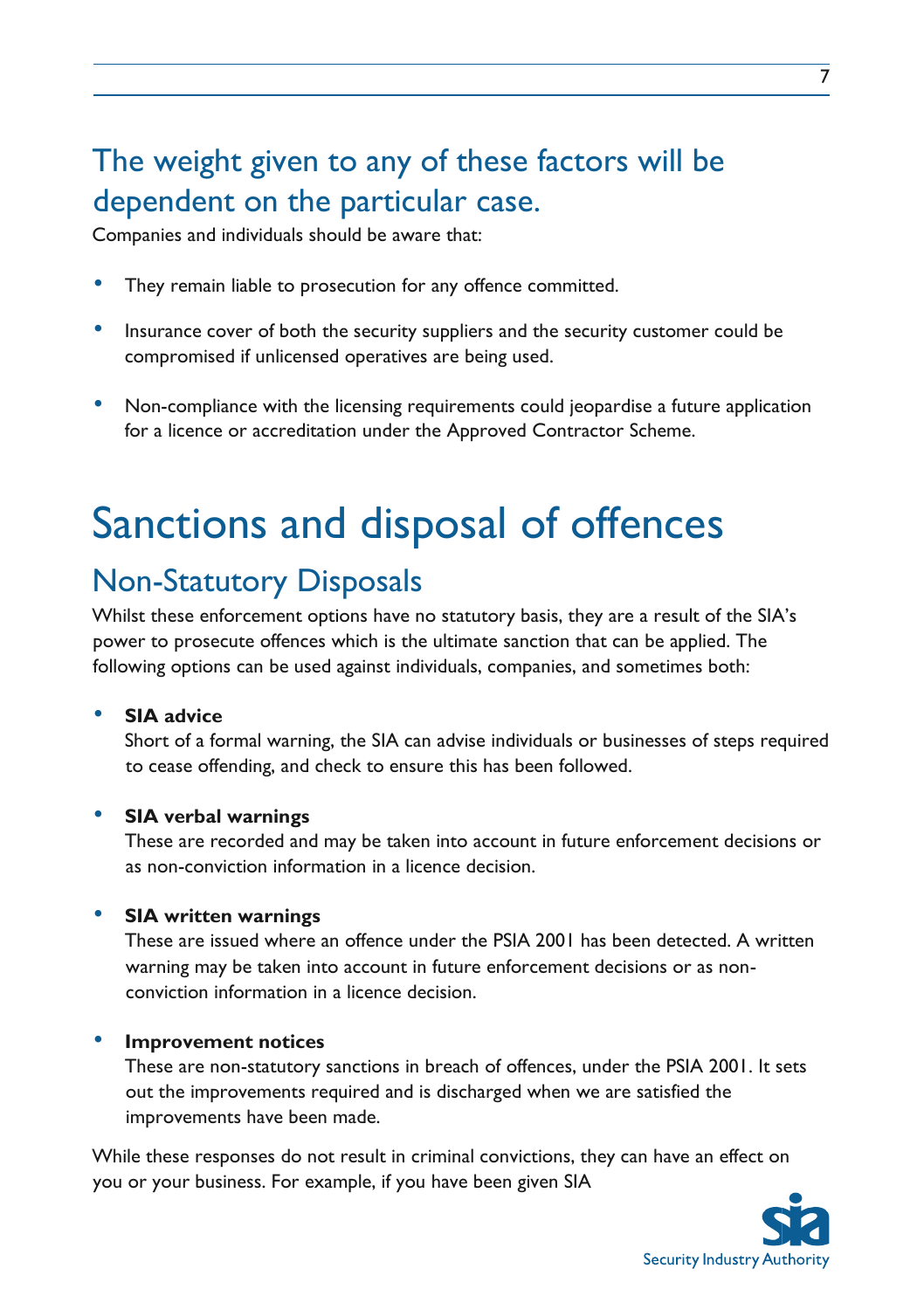warnings for working without a licence, this may affect whether or not you are granted a licence at a later stage. Similarly, if your company is subject to an improvement notice for non-compliance, this may affect the company's inclusion in the Approved Contractor Scheme.

## <span id="page-9-0"></span>Revoking your licence

We will revoke your licence when it is found that you have not have met, or no longer meet, the criteria for the grant of a licence. This revocation is permanent and cannot be undone after we have made a final decision, although an appeal can be made as outlined in the next section. Your licence may be revoked for a number of reasons – for example, you have received a conviction, caution or warning for a relevant offence, or our ongoing checks have determined that you no longer have the right to work in the UK. Please see our publication "Get Licensed" for a full list of when your licence may be revoked.

## <span id="page-9-1"></span>Suspending your licence

The SIA is given the power under the PSIA 2001 to suspend licences. If your licence is suspended you will not be able to work legally in an area regulated by us unless that suspension is lifted. Licence suspensions have immediate effect. We will consider suspension only where we are reasonably satisfied that a clear threat to public safety could exist if we do not suspend the licence. This usually means that a serious offence has allegedly taken place, where the licence holder has been charged and bailed. We will suspend a licence in other circumstances if it is in the public interest to do so. Please see our publication *Get Licensed* for further information.

If your licence is suspended, it will remain suspended until the matter is resolved -for example, we have revoked your licence or the matter that you have been charged with has been heard and you were found not guilty. All suspensions are monitored and reviewed every 90 days. The SIA can suspend a licence and at the same time initiate the revocation process for that licence.

## <span id="page-9-2"></span>ACS Sanctions

The SIA can take action when an approved contractor is in breach of ACS terms and conditions, which cover eligibility criteria, the ACS standard, and specific requirements such as those concerned with the deployment of staff under licence dispensation and the use of the ACS mark.

Our publication *ACS Sanctions Framework* summarises the actions we will take in certain situations and may be downloaded from the ACS publications page www.sia.homeoffice.gov.uk/acs-sanctions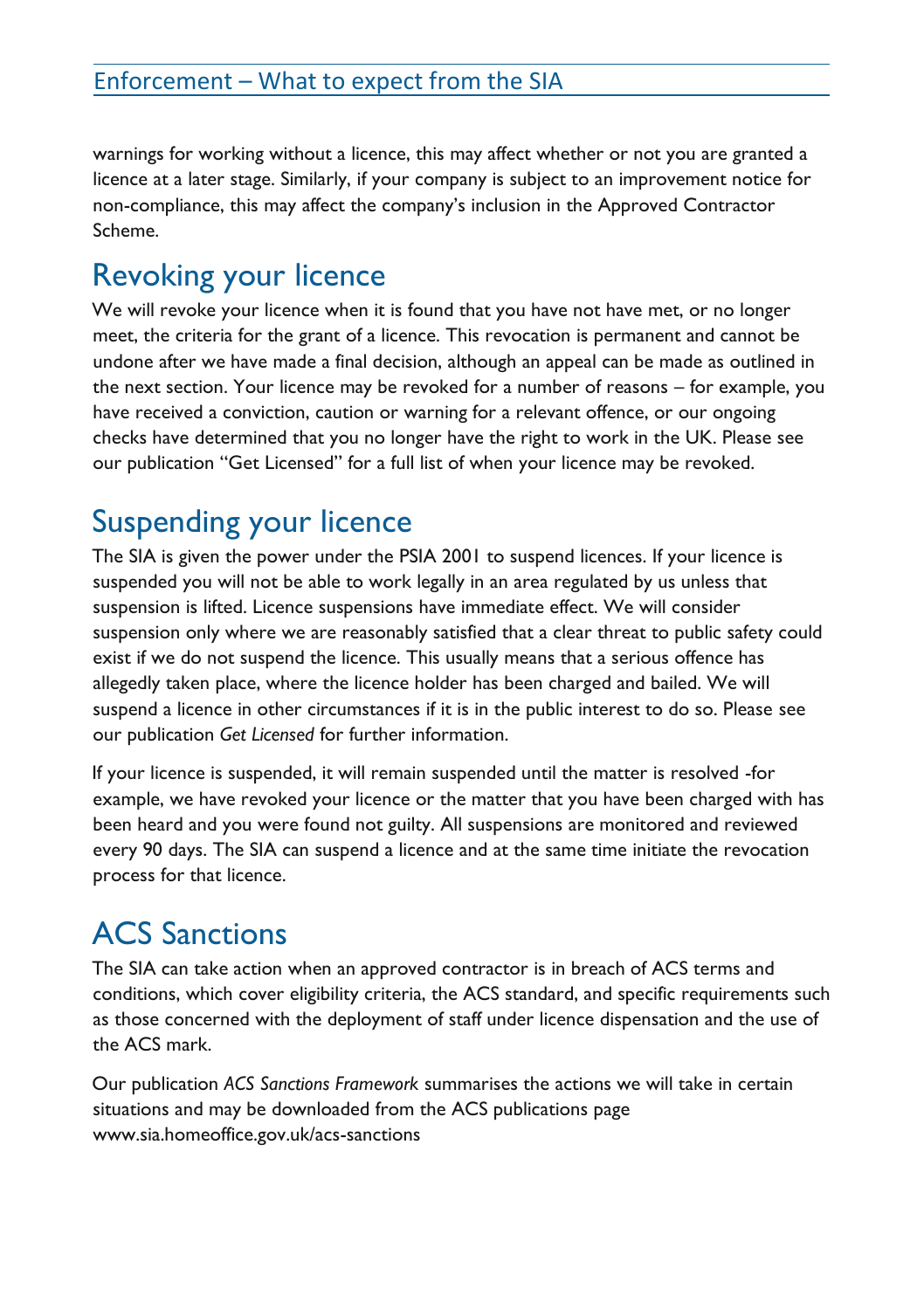Where non-conformance is identified either through intelligence gathering or during an ACS assessment, an improvement need may be raised. The contractor

- is required to provide an action plan within five working days, setting out how they intend to address the non-conformance
- is required to take action to address the non-conformance may be

subject to a re-visit by an independent assessing body.

Where a number of improvement needs are identified, or individual improvement needs concern non-compliance with the law, then more serious sanctions, including the withdrawal of approval may be considered.

However, we try to work with the contractor to obtain conformance whenever possible, without undermining the credibility of the Approved Contactor Scheme.

### <span id="page-10-0"></span>**Prosecution**

Where we consider enforcement actions short of prosecution are not appropriate, the case can be referred for formal investigation. This means the investigation will be undertaken by the SIA with a view to prosecution, or in partnership with other law enforcement agencies. Although prosecution (or, in Scotland, referral to the Procurator Fiscal) is not our only option, when we suspect offences under the Act have been committed you can be prosecuted in the criminal courts. These offences can be committed by both individuals and companies and can result in high penalties including confiscation of assets, fines and imprisonment. Where the SIA considers that wider criminal offending affects the integrity of the regulatory scheme, such offences may be considered.

Our website provides information on the cases prosecuted by the SIA – www.sia.homeoffice.gov.uk/prosecutions

The penalties on conviction for each of the offences under the PSIA 2001 are:

**Penalty** 

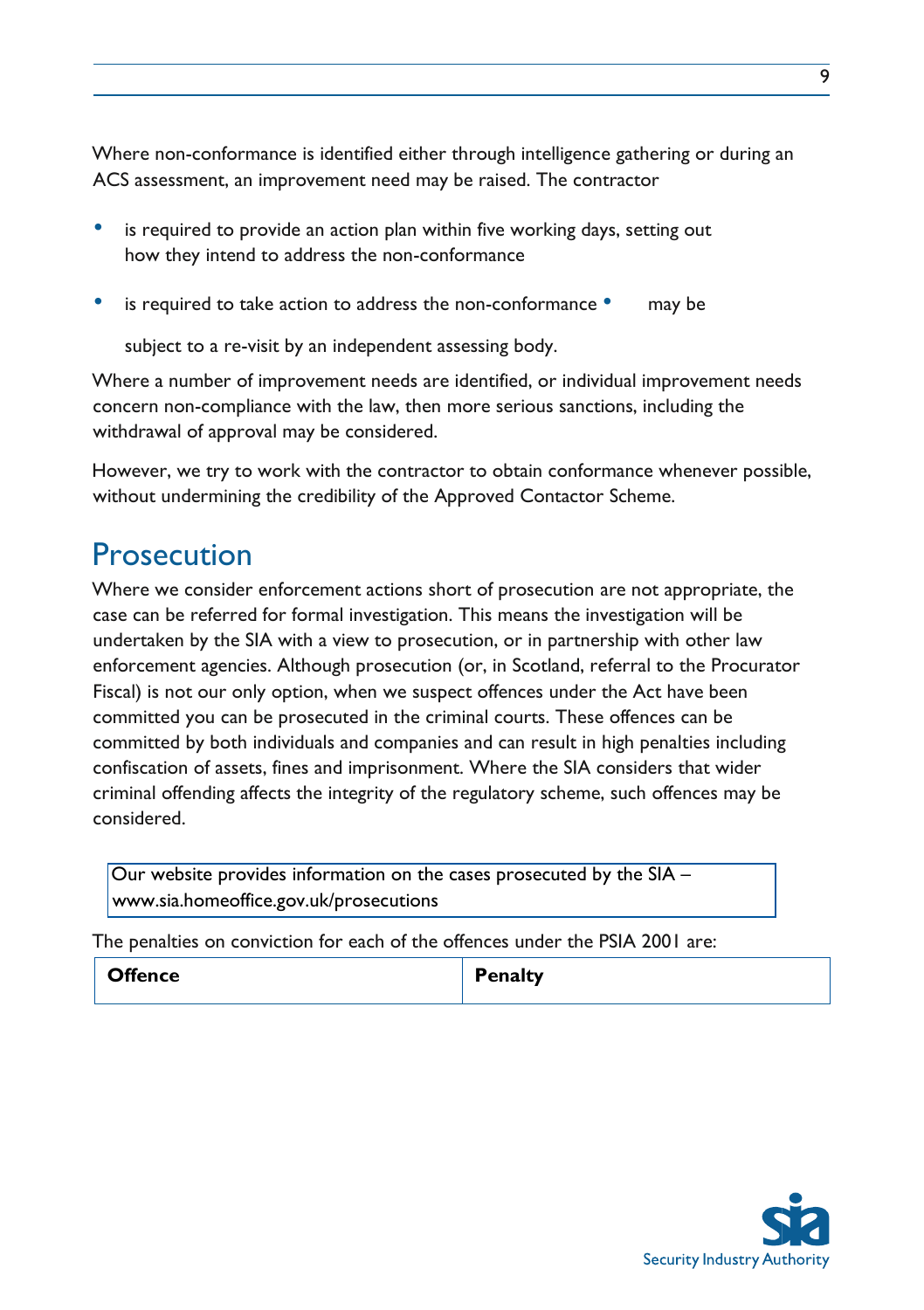| Engaging in licensable conduct without a<br>licence – section $3(1)$<br>Contravening licence conditions - | Upon summary conviction at a<br>Magistrates' Court, Sheriff Court or<br>District Court, a maximum penalty of six<br>months imprisonment and/or an<br>unlimited fine |  |
|-----------------------------------------------------------------------------------------------------------|---------------------------------------------------------------------------------------------------------------------------------------------------------------------|--|
| section 9 (4)                                                                                             |                                                                                                                                                                     |  |
| Obstructing SIA officials or those with<br>delegated authority – section 19 $(5)$ (a)                     |                                                                                                                                                                     |  |
| Failure to provide information to the SIA<br>$-$ section 19 (5) (b)                                       |                                                                                                                                                                     |  |
| Making false statements to the SIA -<br>section $22(1)$                                                   |                                                                                                                                                                     |  |
| Using unlicensed persons in licensable<br>conduct – section $5(1)$                                        | Upon summary conviction at a<br>Magistrates' Court, Sheriff Court or<br>District Court, a maximum penalty of six<br>months imprisonment and/or an<br>unlimited fine |  |
| Using unlicensed vehicle immobilisers -<br>section $6(1)$                                                 | Upon summary conviction at a<br>Magistrates' Court, Sheriff Court or<br>District Court, a maximum penalty of six<br>months imprisonment and/or an<br>unlimited fine |  |
| Falsely claiming approved contractor<br>status – section 16 $(2)$                                         | Upon summary conviction at a<br>Magistrates' Court, Sheriff Court or<br>District Court, an unlimited fine                                                           |  |

# <span id="page-11-0"></span>What factors will the SIA consider when taking a decision to prosecute or refer the case to the Procurator Fiscal in Scotland

There are two main tests applied in making this decision:

1. The SIA is satisfied that there is sufficient evidence to provide a realistic prospect of conviction against each suspect on each charge.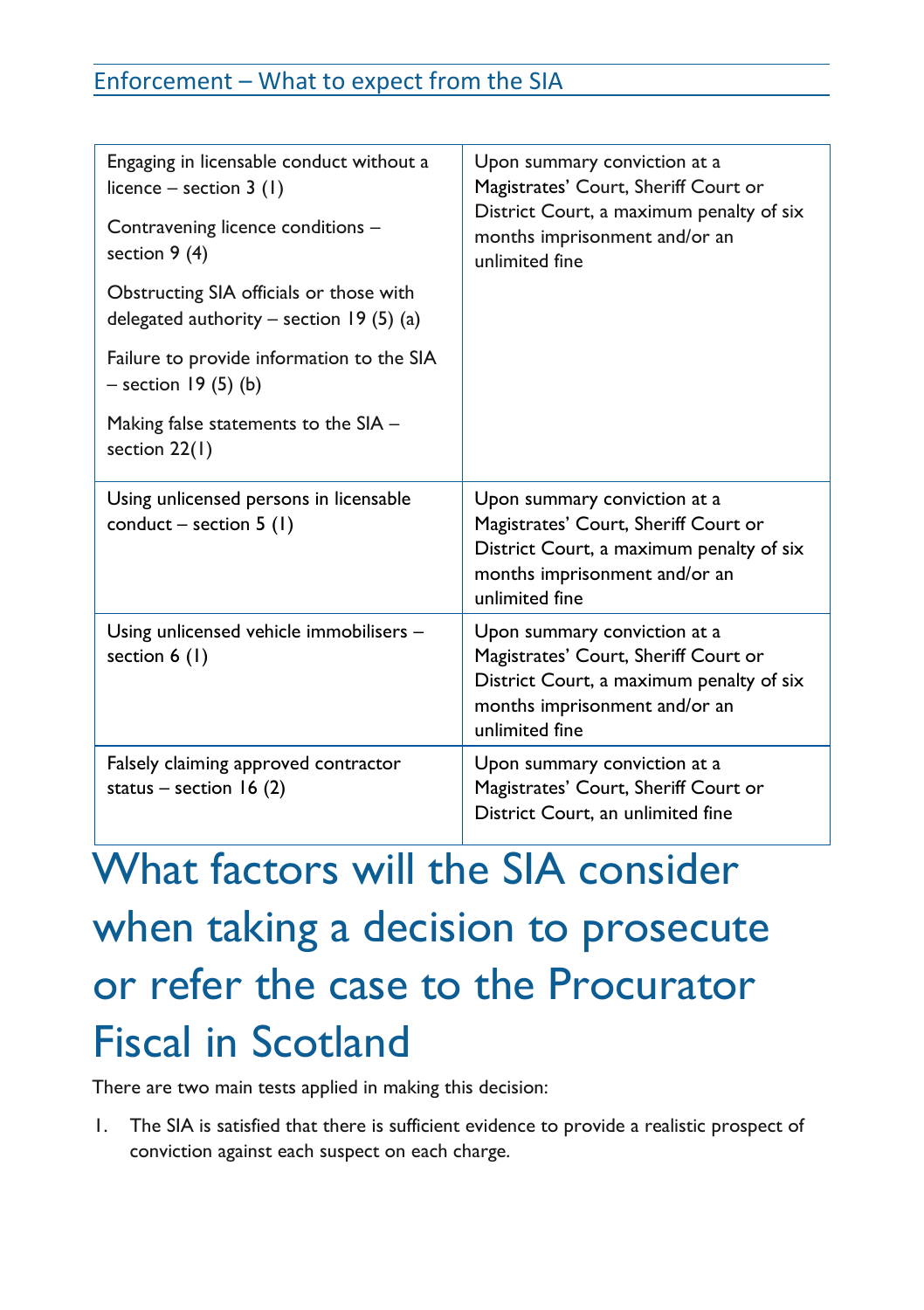2. The SIA considers it to be in the public interest to prosecute each suspect.

We also comply with the requirements of the various Codes for prosecutors in each of the jurisdictions as listed below:

**England and Wales** – the Code for Crown Prosecutors issued under section 10 of the Prosecution of Offences Act 1985.

**Scotland** – the Crown Office and Procurator Fiscal Service Prosecution Code.

**Northern Ireland** – the Code issued pursuant to the statutory duty placed on the Public Prosecution Service by section 37 of the Justice (Northern Ireland) Act 2002.

## <span id="page-12-0"></span>Detention and arrest

We would only usually seek your arrest/detention by the police if you are subject to formal investigation.

SIA Investigations Officers do not have powers of arrest under the PSIA 2001, but there are circumstances when we may ask the police to support us. For instance, refusal to attend an audio recorded interview under caution at a police station without reasonable excuse is likely to be a circumstance where we would ask the police to consider arresting you.

# <span id="page-12-1"></span>SIA powers of entry and information gathering

Under section 19 (1) of the PSIA 2001, SIA Investigations Officers and those with written authority may enter any premises owned or occupied by a person appearing to be a regulated person under section 19 (8) of the PSIA 2001- other than premises exclusively used for residential purposes.

Under section 19 (2) of the PSIA 2001, SIA Investigations Officers and those with written authority, may require anyone appearing to be a regulated person under section 19 (8) of the PSIA 2001 to produce their documents. These are the documents or other information relating to licensable conduct, or the provision of security industry services which that person may have undertaken. Investigations Officers may also require the production of documents or information relating to conditions on a licence (or in respect of an approval granted under section 15) in respect of that person. It is a statutory duty to comply with any of these requests for documentation or information.



1 l,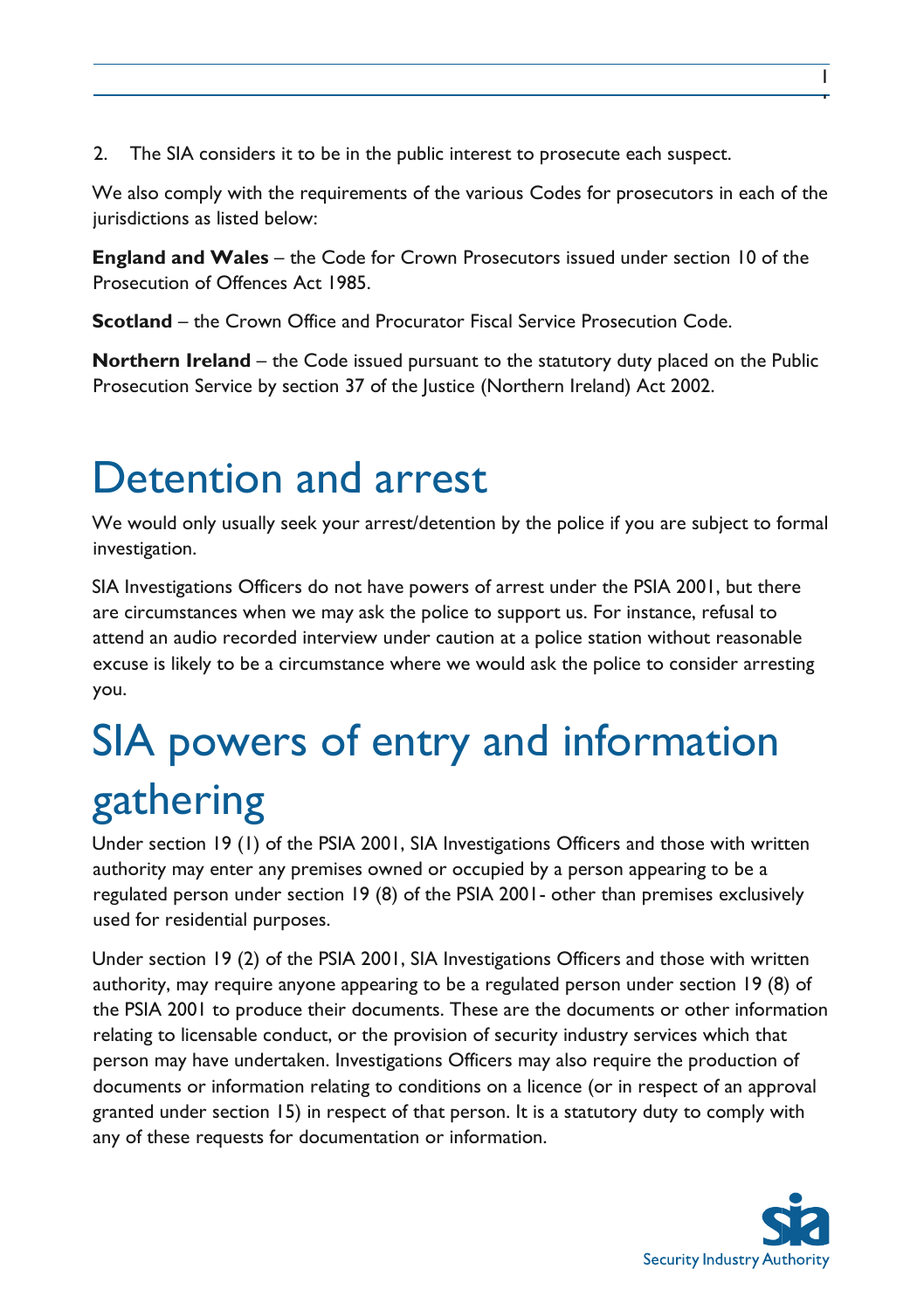When exercising powers under section 19 (1) of the PSIA 2001 to enter premises, SIA Investigations Officers and those with written authority will:

- state who they are and show their authorisation and evidence of their identity
- state that they are using their powers of entry under the powers conferred by the PSIA 2001
- state the purpose for which the power is being exercised
- act with regard for the Powers of Entry: Code of Practice (www.gov.uk/government/ publications/powers-of-entry-code-of-practice) in England and Wales where it has jurisdiction, but also as appropriate in Scotland and Northern Ireland
- act in line with the Protection of Freedoms Act 2012
- make a record of the date and time of entry and the duration of the visit and conduct whilst there.

This information is recorded and a copy of this record is made available on request. Any person present at the time of a visit where these powers to gain entry have been exercised, may request the above information and/or a copy of the record.

In most cases, SIA Investigations Officers, or those with written authority, will give advance notice of any intention to visit. On occasion this may not be appropriate, so visits can be made without prior notification. The power of entry conferred by section 19(1) of the PSIA 2001 shall only be exercised at a reasonable hour – this varies depending on the nature of your business.

When exercising powers under section 19 (2) of the PSIA 2001 to request information, whether in person or by letter, an SIA Investigations Officers or those with written authority will:

- state that they are using their powers for making a formal request for information under the powers conferred by the Act, and
- state that failure to comply with any requirement of the request for information, without reasonable excuse, is an offence.

SIA Investigations Officers, or those with written authority, are required to act reasonably and fairly in seeking information from individuals and organisations that hold details necessary to SIA enquiries.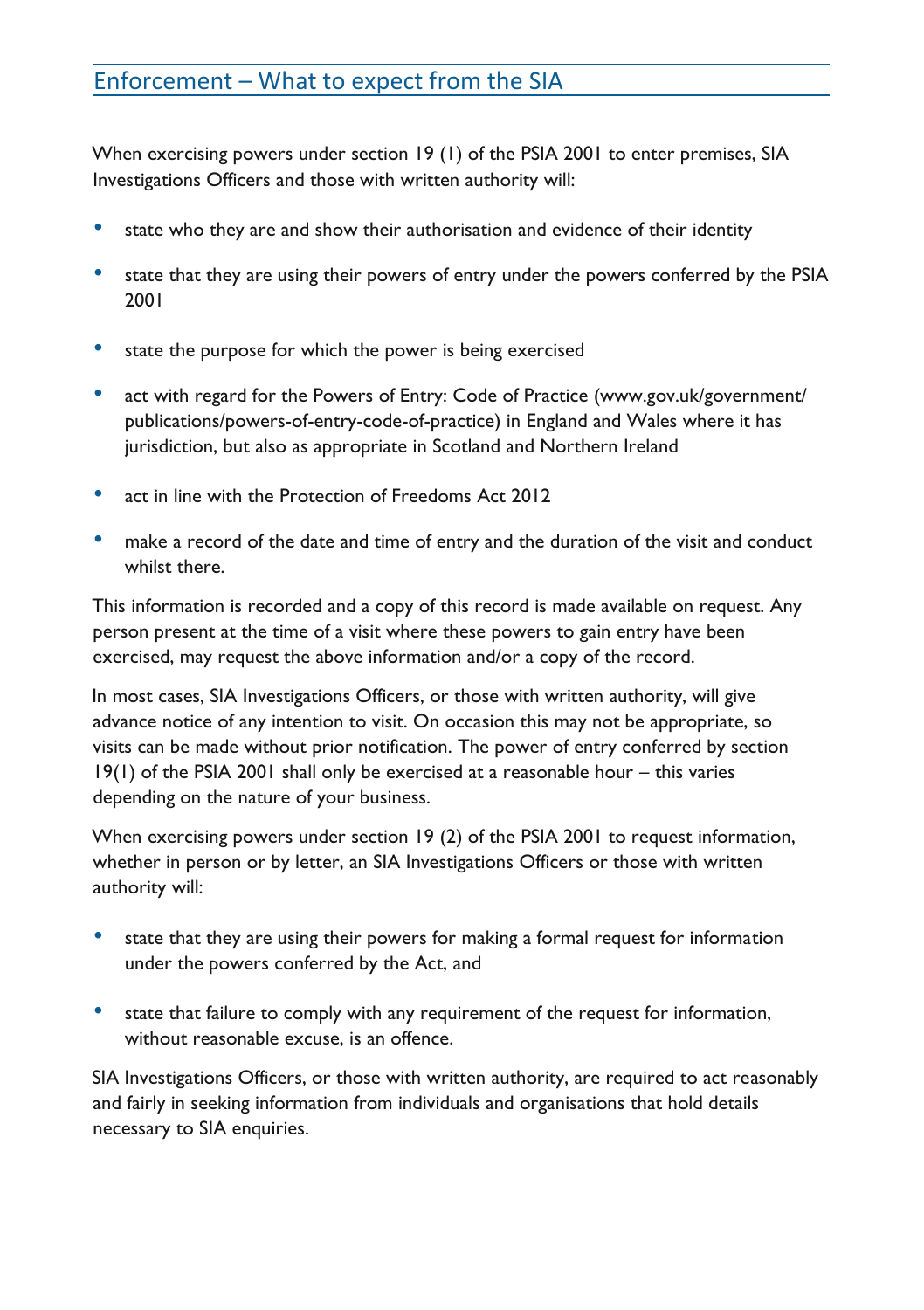SIA Investigations Officers may take copies of documentation found on premises visited. Original documents will not be seized or removed by force but permission may be sought to remove them. Any original documents that are removed with consent, will be returned as soon as possible and a receipt given.

GDPR and the Data Protection Act 2018 will not be contravened by providing information requested by SIA investigators or those with written authority. Under Schedule 2 Part 1 Paragraph 5 of the Data Protection Act 2018, GDPR provisions do not prevent disclosure where the disclosure is required by law, such as where Section 19 of the PSIA 2001 requires the supply of the information.

If a recipient of an SIA request for information has difficulty meeting any part of the requirement for information, they may contact the SIA Investigations Officers or the individual with written authority to explain why, and make alternative arrangements for the provision of the information.

SIA Investigations Officers are entitled to seek information by questioning any person appearing to be a regulated person under section 19(8) of the PSIA 2001; however they do not have the power to detain people.

# <span id="page-14-0"></span>What can I expect from other agencies?

Powers of inspection have been granted to relevant partner agencies, such as local authorities, who support SIA enforcement activities.

The authority to inspect a licence is:

- Granted in writing
- Signed by an authorised signatory from the SIA
- Granted for a fixed period of time.

Whilst undertaking enquiries or investigations, the SIA will work with other agencies that may have an interest in the compliance of your activities with legislation or regulation other than the PSIA 2001. This is most likely to mean, although not exclusively, that the SIA will disclose information relevant to your compliance with other legislation or regulation where the law permits.

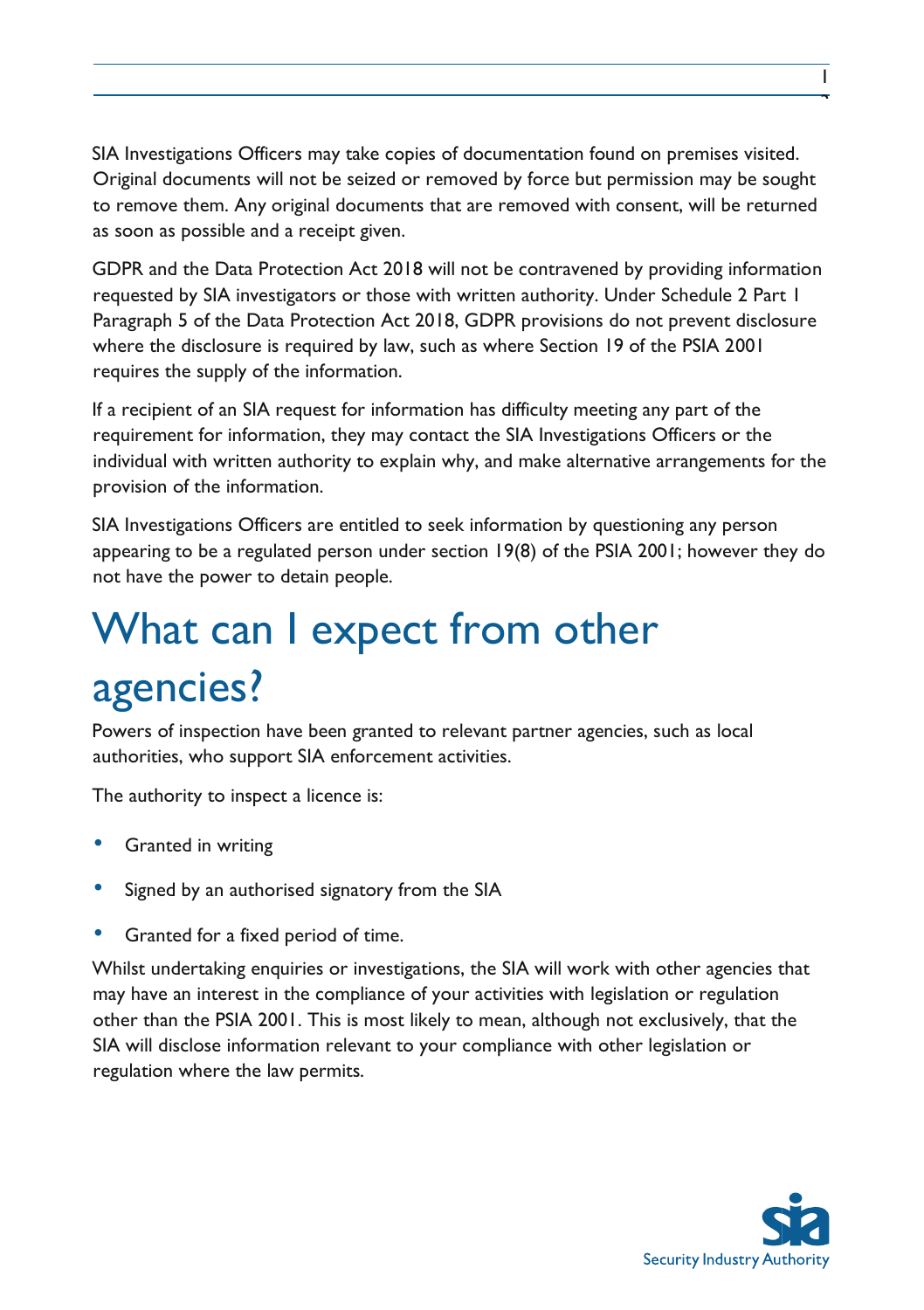# <span id="page-15-0"></span>At the end of SIA enquiries

Notification of any further action will be made as soon as possible once an enquiry has been concluded.

# <span id="page-15-1"></span>What are my rights?

You are entitled to legal advice at any time. The Citizen's Advice Bureau will be able to help you decide who to contact.

In England and Wales, along with the police and anyone with a duty of investigating criminal offences or charging offenders, the SIA is required to follow the relevant provisions of the Police and Criminal Evidence Act 1984 (PACE) Codes of Practice. Code C which deals with detention, treatment and questioning of persons is the code most relevant to the activities of the SIA. In addition to Code C and where you are subject to formal investigation by the SIA, the following Codes may also be applicable:

E – Code of practice on audio recording interviews with suspects

F – Code of practice on visual recording with sound of interviews with suspectsG –

Code of practice for the statutory power of arrest by police officers.

The PACE Codes of practice regulate procedures in the investigation of crime and set down safeguards and protections for members of the public.

Equivalent provision is made for Northern Ireland by the Police and Criminal Evidence (Northern Ireland) Order 1989.

In Scotland, the way criminal offences are investigated is mainly governed through a combination of the Criminal Procedure (Scotland) Act 1995 and common law.

# <span id="page-15-2"></span>How do I appeal against an enforcement decision?

**Licence revocation** – If we judge it necessary to revoke your licence, we will write to you, providing the basis for our decision and we will invite you to supply further information. You will then have 21 days from the date on our decision letter to provide a response. Your response may address any factual errors in our assessment (for example, an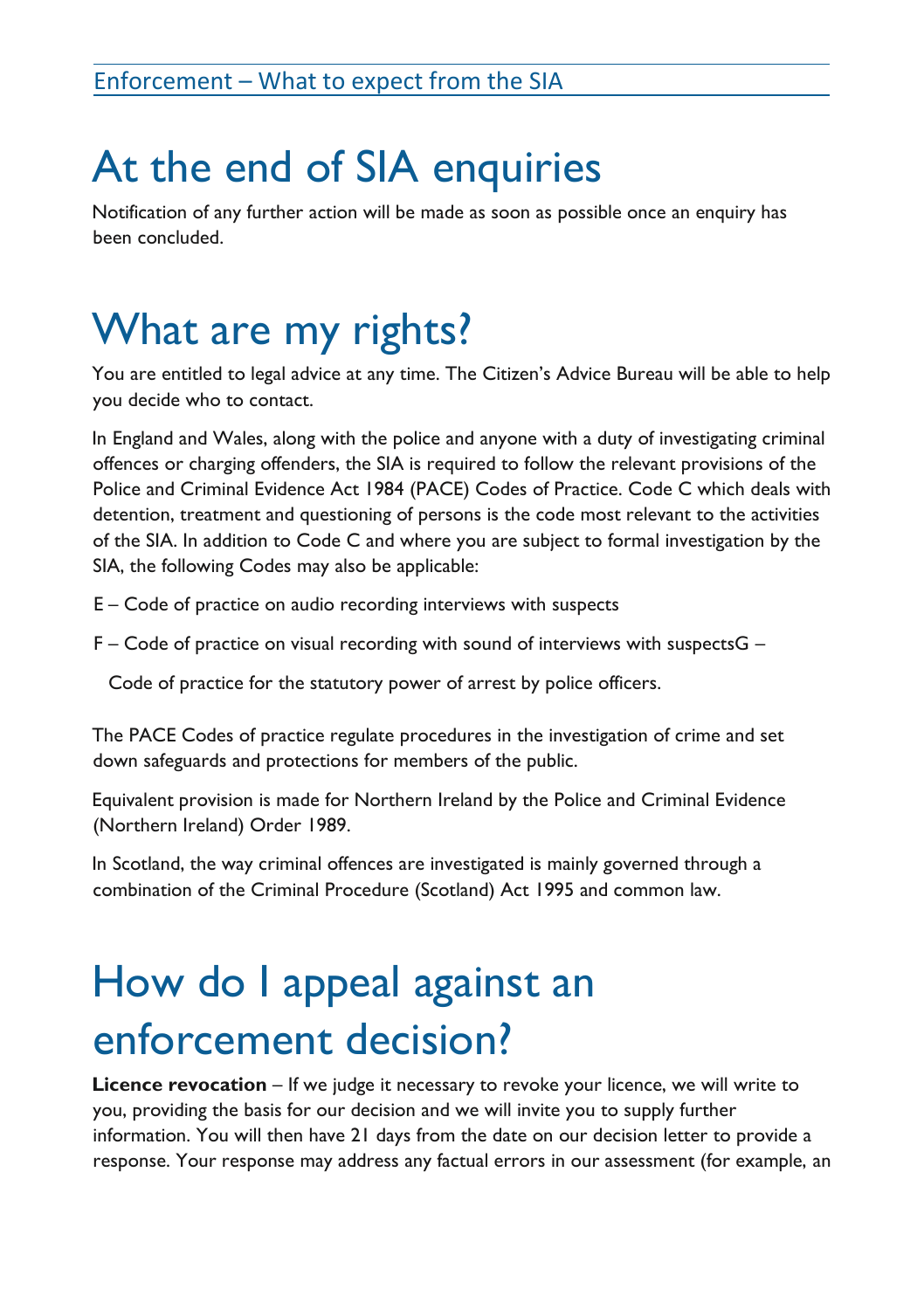error in respect of identity, or an error in assessing your competence or criminal history) and we may also invite you to provide mitigating information.

If we do not receive a response from you within the 21 days, we will write again to confirm that the licence has been revoked. Once revocation takes effect you will have 21 days in which to exercise your right of appeal to a Magistrates' Court or Sheriff Court.

If you do send in a response, we would give it due consideration, and we will write to you to inform you of our final decision.

If we decide it is still necessary to revoke your licence, you will then have 21 days from the date of this second decision letter in which to exercise your right of appeal to a Magistrates' Court or Sheriff Court.

**Licence suspension** – If we judge it necessary to suspend a licence, we will write to inform you of this, providing the basis for our decision. The licence holder will then have 21 days in which to exercise a right of appeal to a Magistrates' Court or Sheriff Court. At the same time they may also wish to tell us of any factual errors in our assessment – for example an error in respect of their identity, or an error in assessing their competence or criminal history.

**ACS sanctions** – You may ask the SIA to review any decision relating to your approved contractor status. Any such request should be made within 21 days of notification of the sanction, including your reasons for requesting a review. We will respond to you in writing with the outcome of our review.

If, following any review as outlined above, we make a final decision to withdraw your approval, you may appeal to the Magistrates' Court or Sheriff Court. You must lodge any such appeal directly with the court within 21 days of notification of our decision.

**Enforcement action** – If you wish to appeal against our decision, the appeal containing all relevant details should be sent to:

Deputy Director Partnerships and Interventions Security Industry Authority PO Box 74957 London E14 1UG.

### <span id="page-16-0"></span>**Prosecution**

Appeals in relation to criminal proceedings are dealt with by the appropriate courts in England, Wales, Scotland and Northern Ireland. You are strongly advised to seek



1 5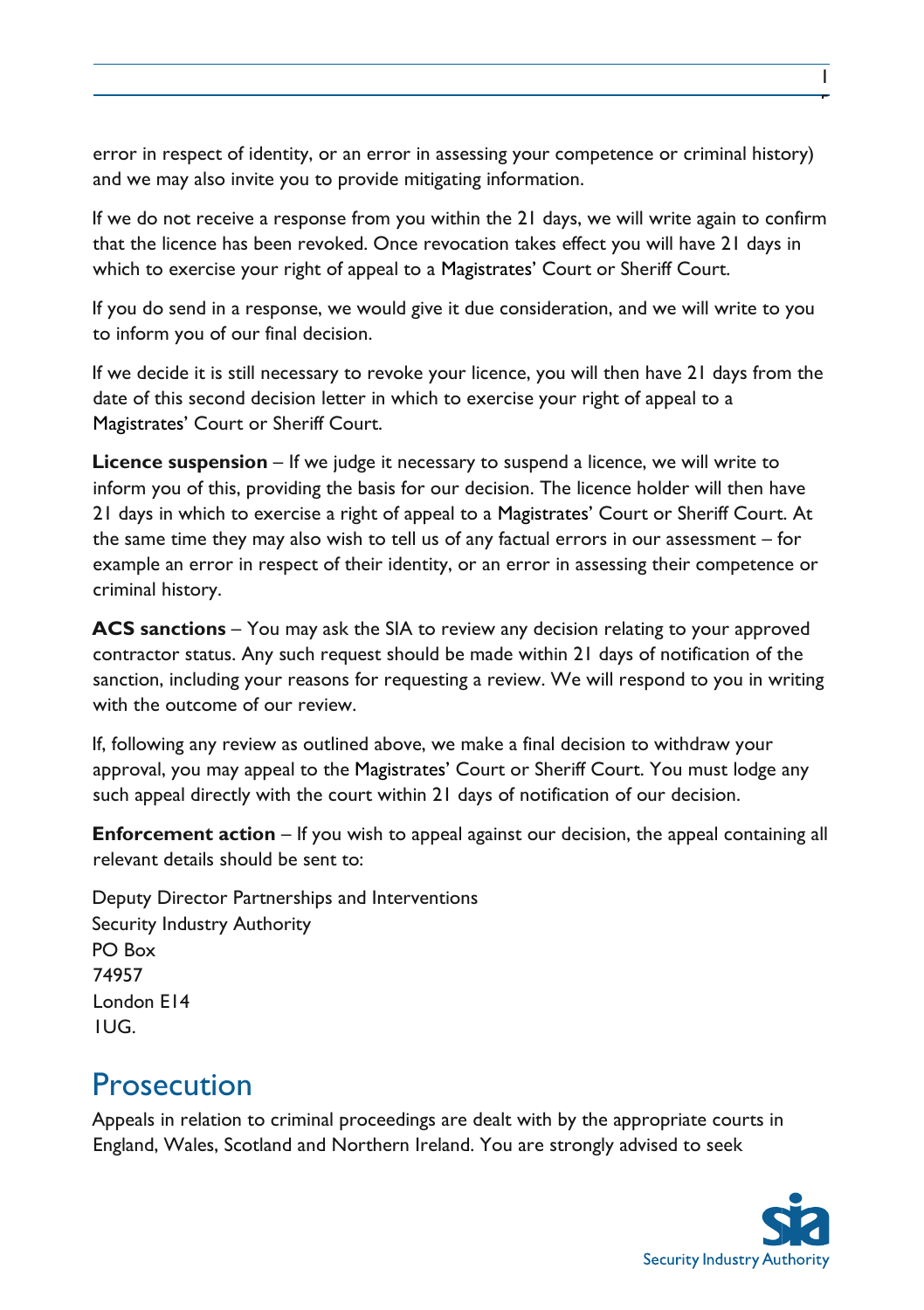independent legal advice on such matters, especially if you have not already done so during the time you have been subject to formal investigation by the SIA.

# <span id="page-17-0"></span>How do I complain?

Complaints about how SIA Investigations Officers or those with written authority have employed or exercised their powers can be made through the 'Contact us' link on our website or from your SIA online account. Please state that you are making a formal complaint in your message to make sure that it reaches our complaints team promptly.

Complaints can also be submitted by post to: Complaints Team Security Industry Authority PO Box 74957

London E14 1UG

We will acknowledge complaints within 3 working days of receipt and aim to respond to all complaints within 20 working days from our initial acknowledgement. If you are not satisfied with the way we handle your complaint, you can ask for your complaint to be reviewed by a senior member of SIA staff. If you remain dissatisfied following an internal review, you can ask for your complaint to be escalated to the Parliamentary and Health Services Ombudsman (PHSO) by speaking to your local MP.

Our full Complaint Handling Policy and procedure can be found on our website www.sia.homeoffice. gov.uk. Click on 'Contact Us' at the top of the page and select 'How to register a complaint'.

Independent legal advice can be sought at any time. The Citizens Advice Bureau will be able to help you decide who to contact. Check online for details of your local bureau.